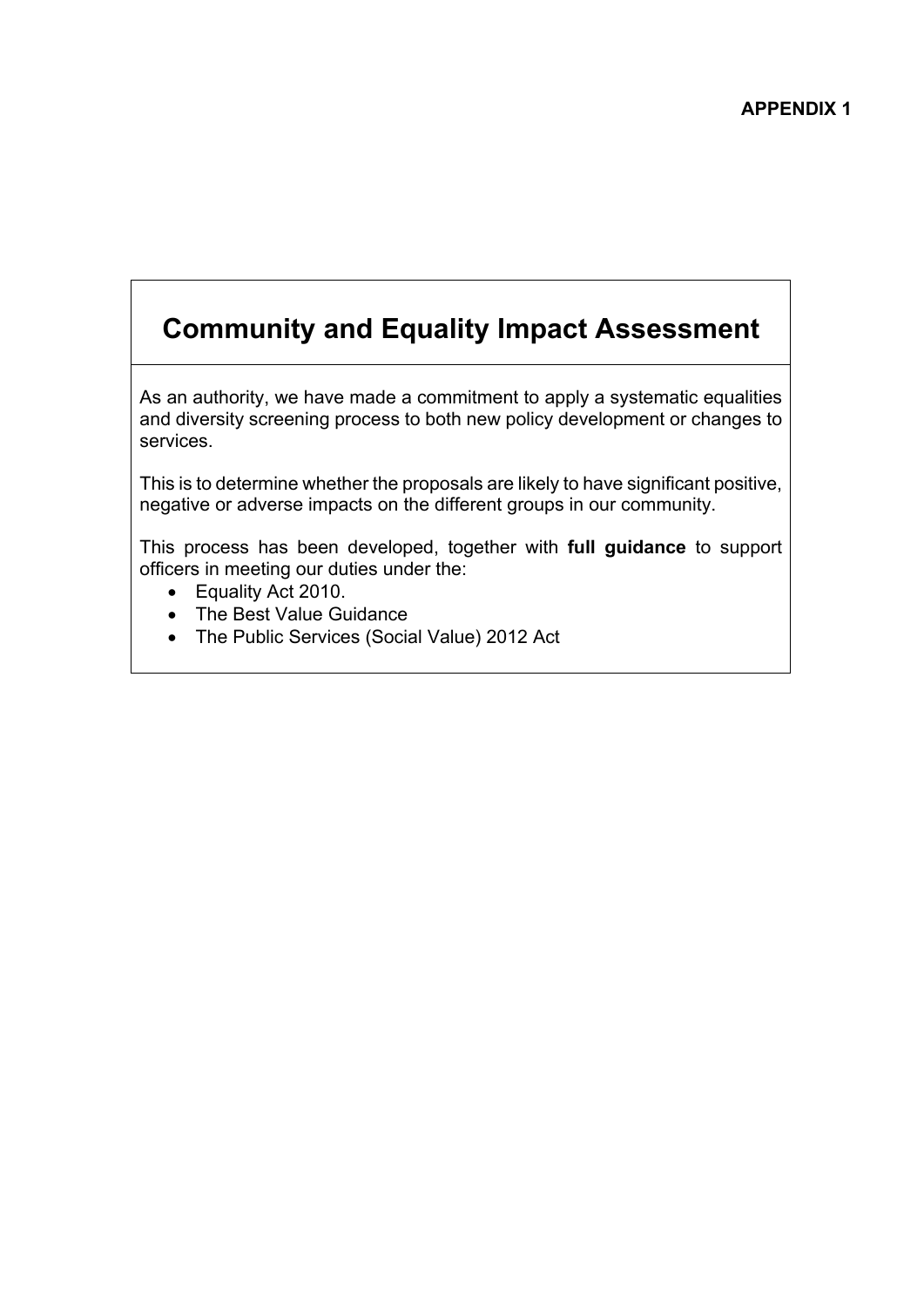#### **About the service or policy development**

| Name of service or policy | Comsol: Revenue & Benefits: Council Tax Support scheme<br>2022/23                    |
|---------------------------|--------------------------------------------------------------------------------------|
| <b>Lead Officer</b>       | James Johnston (Senior Housing Benefit Officer) & Donna<br>Radley (Head of Benefits) |
| Contact Details           | James.johnston@lbbd.gov.uk                                                           |
|                           | Donna.radley@lbbd.gov.uk                                                             |

Why is this service or policy development/review needed?

The Welfare Reform Act in 2012 abolished Council Tax Benefit (CTB) from April 2013 and, in its place, support took the form of a local Council Tax Support Scheme (CTS). The Local Government Finance Act 2012 contains provisions for the setting up of local support schemes**.**

The current scheme in Barking & Dagenham has been based around the default CTS scheme.

The CTS scheme helps residents on low incomes to pay their Council Tax. Under the current scheme, a working-age household (Working age is anyone under Pension Credit age) liable for Council Tax could get up to 75% of the charge paid through the scheme, dependent upon their circumstances.

The council must consider whether to revise or replace its CTS scheme each financial year, for working age recipients. However, it does not actually have to revise or replace its scheme and can choose to retain the scheme unchanged from the previous financial year.

This EIA is required for the implementation of the 2022/23 CTS scheme.

#### **1. Community impact (this can be used to assess impact on staff although a cumulative impact should be considered).**

What impacts will this service or policy development have on communities? Look at what you know. What does your research tell you?

Please state which data sources you have used for your research in your answer below

C*onsider:*

- National & local data sets
- Complaints
- Consultation and service monitoring information
- Voluntary and Community Organisations
- The Equality Act places a specific duty on people with 'protected characteristics'. The table below details these groups and helps you to consider the impact on these groups.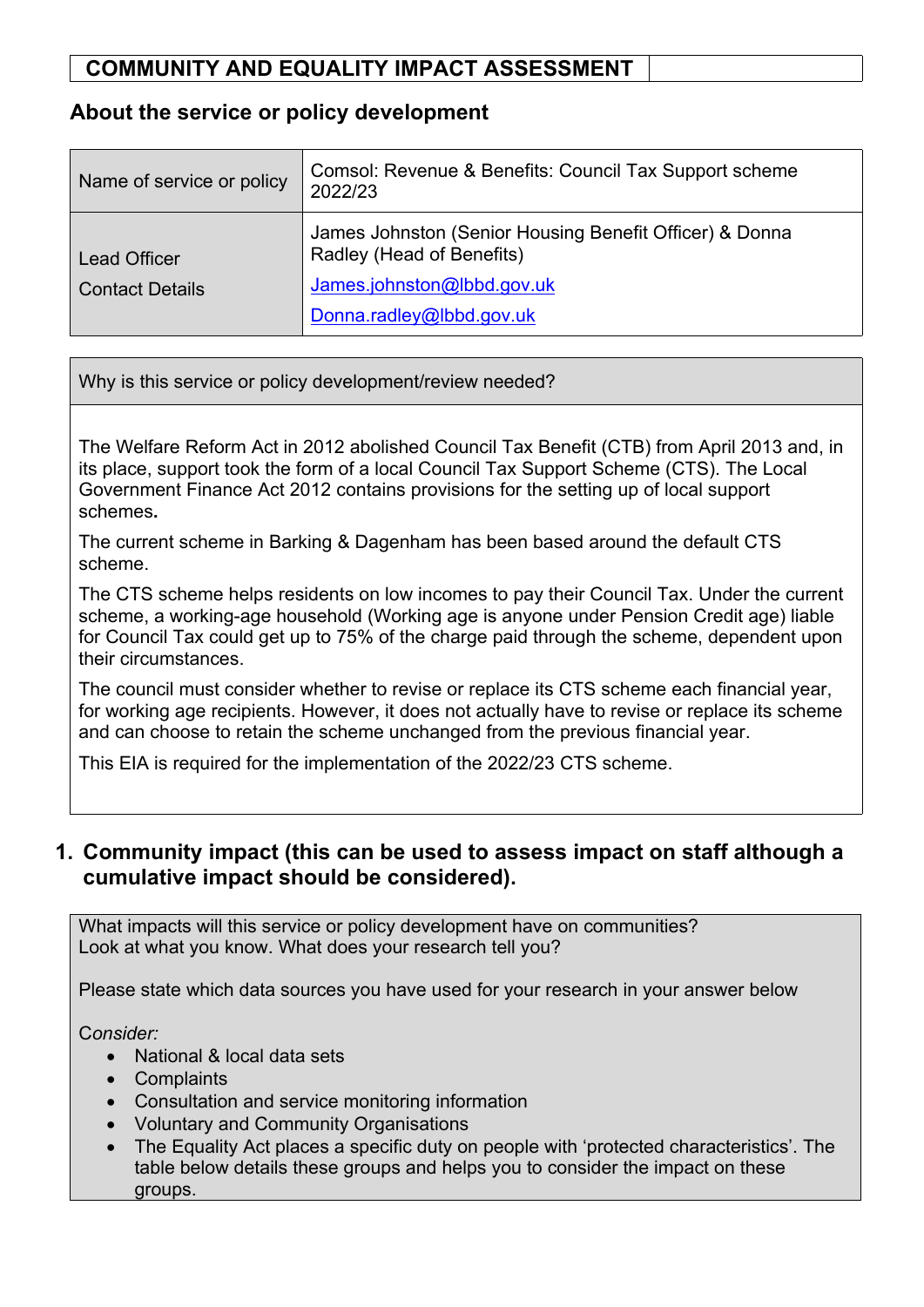It is Council policy to consider the impact services and policy developments could have on residents who are socio-economically disadvantaged. There is space to consider the impact below.

#### **Demographics**

#### **Local communities in general**

Barking & Dagenham is a diverse borough as outlined by the following demographic trends below.

#### **Age**

Barking & Dagenham currently has a total population of 214,107. Of this population currently 63.4 % (135,749) are considered of working age (16 – 64) & 9.2 % (19,807) are considered of pension age (over 65).

There are currently 16,676 live CTS cases, of which 12,032 (72%) are working age and 4644 (28%) are of pension age.

The CTS working age caseload is currently 8.8% of the working age population of the borough.

The CTS pension age caseload is currently 23.4% of the pension age population of the borough.

CTS expenditure for the financial year 2020/21 is currently £14,664,322.

Of this expenditure £9,568,454 (65.24%) is against working age claimants and £5,095,868 (34.76%) is against pension age claimants.

Working age claimants currently make up 63.4% of the population and account for 72% of the CTS caseload and 65.24% of the total CTS expenditure.

Pension age claimants currently make up 9.2% of the population and account for 28% of the CTS caseload and 34.76% of the total CTS expenditure.

(CTS case load data extraction 18/10/2021)

(Census 2020)

#### **Disability**

Barking & Dagenham currently has 4,661 people of working age (16-64) claiming Disability Living Allowance & 4,100 claiming Personal Independence Payment.

(DWP Stat-Xplore 2021)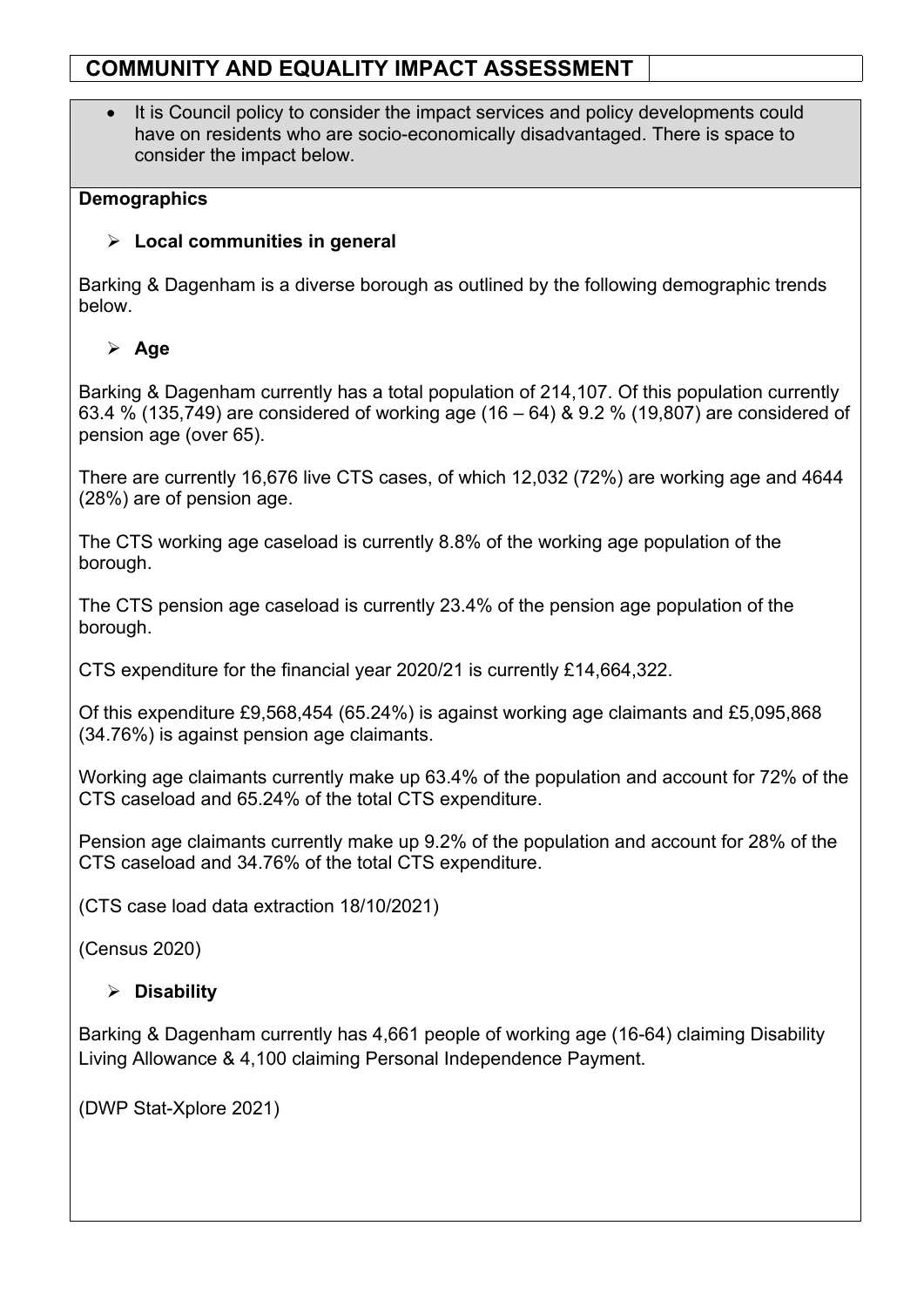#### **Gender reassignment**

Barking & Dagenham is currently estimated to have approximately 40 people in the borough who have or who will undergo gender reassignment.

There is currently no monitoring data available within the CTS case load data to distinguish claimant's by gender reassignment.

(Gender Identity Research and Education Society advice 2016)

### **Marriage & civil partnership**

Barking & Dagenham currently has 41.9% of the population aged 16 and above as registered as married, 38.8% are single and not married, and 0.2% are in a same sex civil partnership.

There is currently no monitoring data available within the CTS case load data to distinguish claimant's by civil status.

(Census 2011)

### **Pregnancy & maternity**

Teenage pregnancy rates are significantly higher than average. The under 18 conception rate in 2018 was 20.3 per 1,000 females aged 15 to 17, which was the  $4<sup>th</sup>$  highest in London.

(LBBD teenage conception data 2018)

### **Race and ethnicity**

The proportion of the borough population identifying as coming from black and minority ethnic backgrounds has increased from 19.1% to 50.5% between the 2001 and 2011 censuses, and is now at 66%, compared to 34% identifying as White British based on the 2020 census.

This sits above the London average of 61.8%.

There is currently no monitoring data available within the CTS case load data to distinguish claimant's by race or ethnicity.

(Census 2020)

### **Religion**

56% of the population identify as Christian, 18.9% identify with no religion and 13.7% identify as Muslim.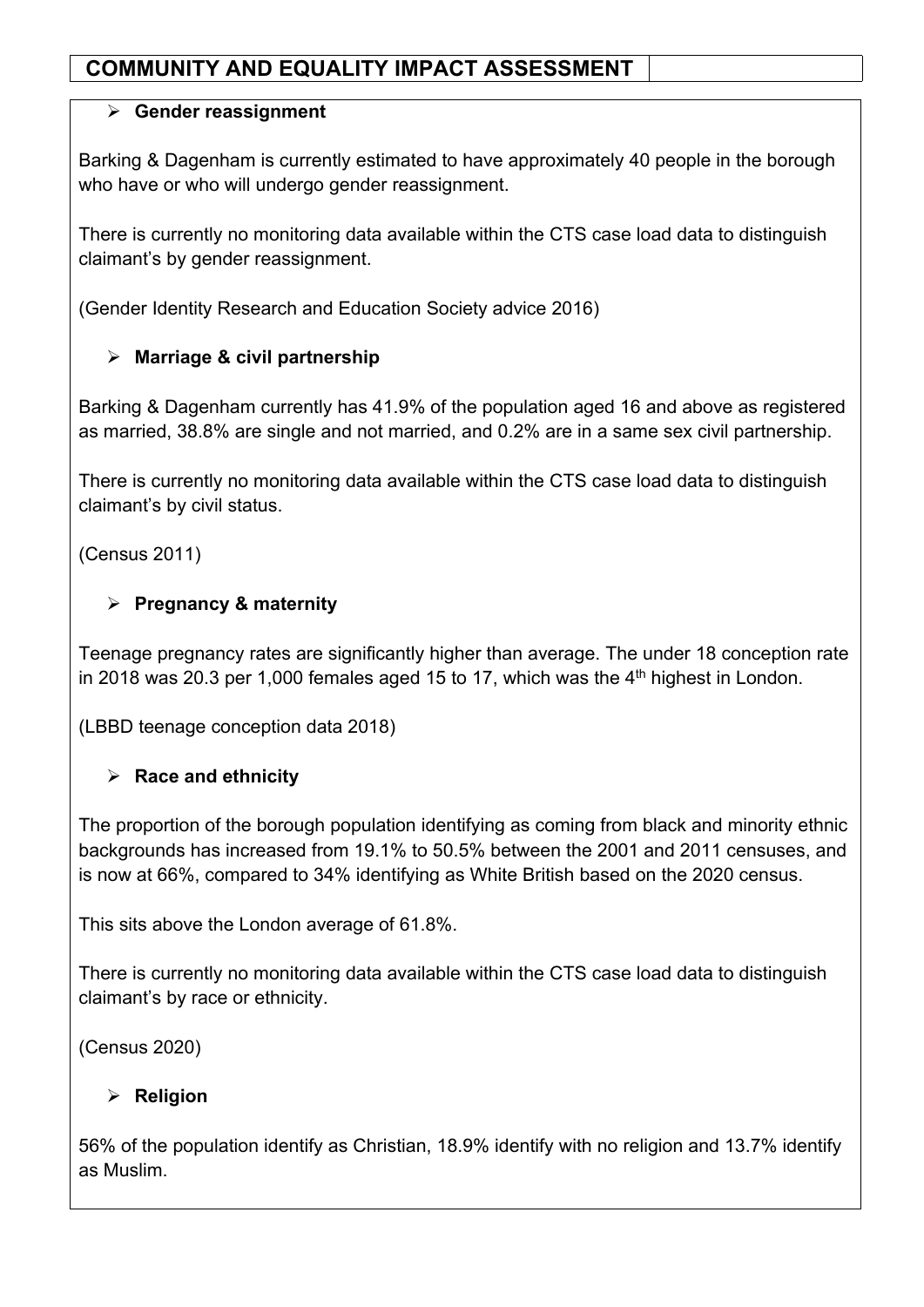There is currently no monitoring data available within the CTS case load data to distinguish claimant's by religion.

(Census 2011)

#### **Sex/Gender**

Currently 51.5% of the borough's residents are female, and 49.6% are male.

(Census 2011)

#### **Sexual orientation**

Between 10,000 – 14,000 people in Barking & Dagenham are lesbian, gay and bisexual.

There is currently no monitoring data available within the CTS case load data to distinguish claimant's by sexual orientation.

(Stonewall estimates)

#### **Socio-economic disadvantage**

Council Tax Support is means tested across low income socio-economic groups.

All claimants will be in a lower socio-economic category.

There are currently 16,676 live CTS cases, of which 12,032 (72%) are working age and 4644 (28%) are of pension age.

The CTS working age caseload is currently 8.8% of the working age population of the borough.

The CTS pension age caseload is currently 23.4% of the pension age population of the borough.

(CTS case load data extraction 18/10/2021)

| Potential impacts                  | Positive | utral<br>⊽<br>⊘ | Negative | What are the<br>positive and<br>negative<br>impacts?                                           | How will benefits be enhanced and<br>negative impacts minimised or eliminated? |
|------------------------------------|----------|-----------------|----------|------------------------------------------------------------------------------------------------|--------------------------------------------------------------------------------|
| Local<br>communities in<br>general | X        | X               |          | No scheme<br>changes are<br>proposed. The<br>overall impact<br>of retaining the<br>current CTS | There are no negative impacts from the<br>retention of the current CTS scheme. |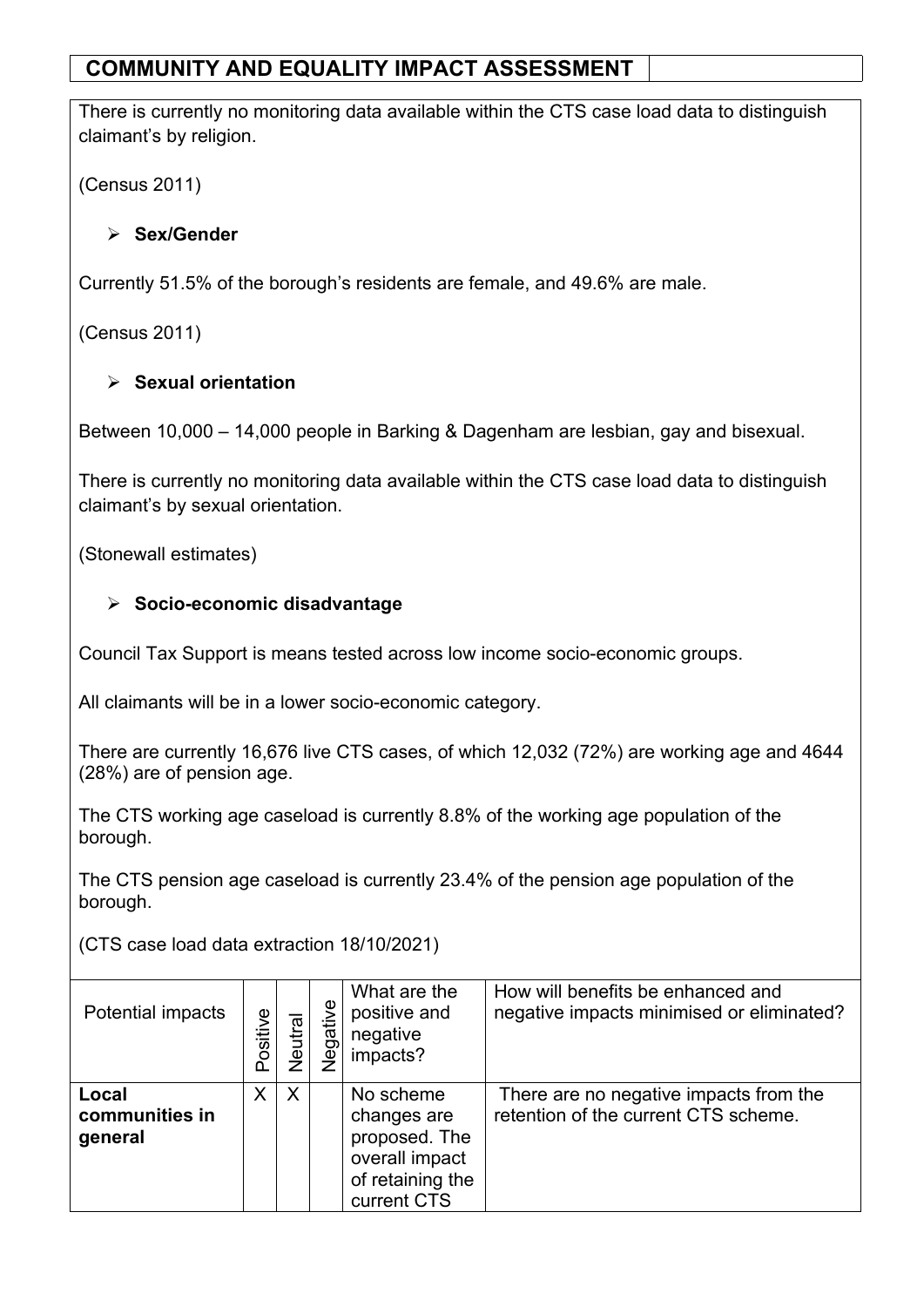|                   |   |   | scheme<br>changes is<br>either neutral<br>or positive.                                                                                                                                                                                                                                                                                                                                                                                                                |                                                                                                                                                                                                                                                                                                                                                                                                                                                                                                                                                                                         |
|-------------------|---|---|-----------------------------------------------------------------------------------------------------------------------------------------------------------------------------------------------------------------------------------------------------------------------------------------------------------------------------------------------------------------------------------------------------------------------------------------------------------------------|-----------------------------------------------------------------------------------------------------------------------------------------------------------------------------------------------------------------------------------------------------------------------------------------------------------------------------------------------------------------------------------------------------------------------------------------------------------------------------------------------------------------------------------------------------------------------------------------|
| Age               | X | X | No scheme<br>changes are<br>proposed. The<br>overall impact<br>of retaining the<br>current CTS<br>scheme<br>changes is<br>either neutral<br>or positive.<br>Support<br>remains in<br>place from the<br>Visiting &<br>Welfare<br>outreach<br>service to<br>assist pension<br>age claimants<br>with the<br>application<br>process.<br>Working age<br>new Universal<br>Credit<br>claimants will<br>continue to<br>benefit from<br>automatic<br>awards where<br>eligible. | Pension age claimants are protected and<br>will continue to receive full support,<br>inclusive of outreach services.<br>Working age claimants in receipt of<br>Universal Credit will continue to benefit<br>from an easier application process for CTS,<br>that will automatically award entitlement<br>where eligible, and will also re-award<br>entitlement to CTS within a 3-month period<br>if entitlement previously ends.<br>Working age legacy benefit claimants<br>continue to be unaffected.<br>There are no negative impacts from the<br>retention of the current CTS scheme. |
| <b>Disability</b> | X | X | No scheme<br>changes are<br>proposed. The<br>overall impact<br>of retaining the<br>current CTS<br>scheme<br>changes is<br>either neutral<br>or positive.<br>Pension age<br>claimants are<br>unaffected.                                                                                                                                                                                                                                                               | Pension age claimants are protected and<br>will continue to receive full support.<br>Working age claimants in receipt of<br>Universal Credit limited capacity for work<br>elements (disability elements) will continue<br>to benefit from an easier application<br>process for CTS, that will automatically<br>award entitlement where eligible, and will<br>also re-award entitlement to CTS within a<br>3-month period if entitlement previously<br>ends.<br>Working age legacy benefit claimants<br>continue to be unaffected by the changes.                                        |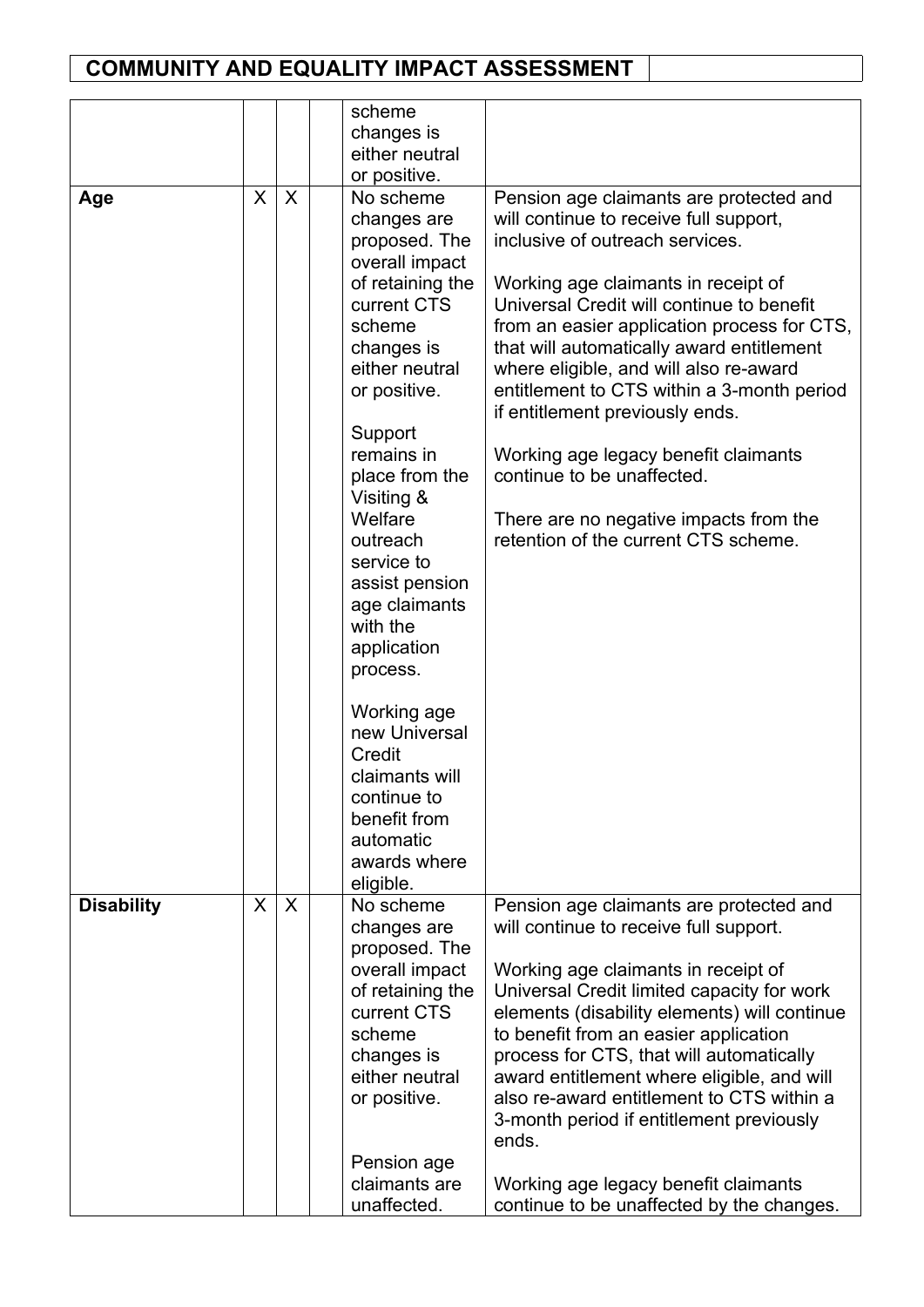|                                          |   |              | Working age<br>new Universal<br>Credit<br>claimants with<br>disability<br>elements will<br>continue to<br>benefit from<br>automatic<br>awards where<br>eligible.                                                                                                                                                                              | There are no negative impacts from the<br>retention of the current CTS scheme.                                                                                                                                                                                                                                                                                                                                                                                                                                                                                                                                                                                                                       |
|------------------------------------------|---|--------------|-----------------------------------------------------------------------------------------------------------------------------------------------------------------------------------------------------------------------------------------------------------------------------------------------------------------------------------------------|------------------------------------------------------------------------------------------------------------------------------------------------------------------------------------------------------------------------------------------------------------------------------------------------------------------------------------------------------------------------------------------------------------------------------------------------------------------------------------------------------------------------------------------------------------------------------------------------------------------------------------------------------------------------------------------------------|
| Gender<br>reassignment                   |   | $\mathsf{X}$ | No impact.                                                                                                                                                                                                                                                                                                                                    | The scheme will not treat people of<br>different genders any differently.<br>There is no CTS data held for this specific<br>category.                                                                                                                                                                                                                                                                                                                                                                                                                                                                                                                                                                |
| <b>Marriage and</b><br>civil partnership |   | $\mathsf{X}$ | No impact.                                                                                                                                                                                                                                                                                                                                    | The scheme will not treat people either<br>married or in a civil partnership any<br>differently.<br>There is no CTS data held for this specific<br>category.                                                                                                                                                                                                                                                                                                                                                                                                                                                                                                                                         |
| <b>Pregnancy and</b><br>maternity        | X | $\sf X$      | No scheme<br>changes are<br>proposed. The<br>overall impact<br>of retaining the<br>current CTS<br>scheme<br>changes is<br>either neutral<br>or positive.<br>Working age<br>new Universal<br>Credit<br>claimants on<br>maternity<br>leave will<br>continue to<br>benefit from<br>automatic<br>awards where<br>eligible.<br>No other<br>impact. | The scheme will only treat people who are<br>on maternity leave differently in so far as<br>considering their income & household with<br>regards to the means testing of CTS<br>entitlement.<br>Working age claimants in receipt of<br>Universal Credit on maternity leave will<br>continue to benefit from an easier<br>application process for CTS, that will<br>automatically award entitlement where<br>eligible, and will also re-award entitlement<br>to CTS within a 3-month period if<br>entitlement previously ends.<br>Working age legacy benefit claimants<br>continue to be unaffected by the changes.<br>There are no negative impacts from the<br>retention of the current CTS scheme. |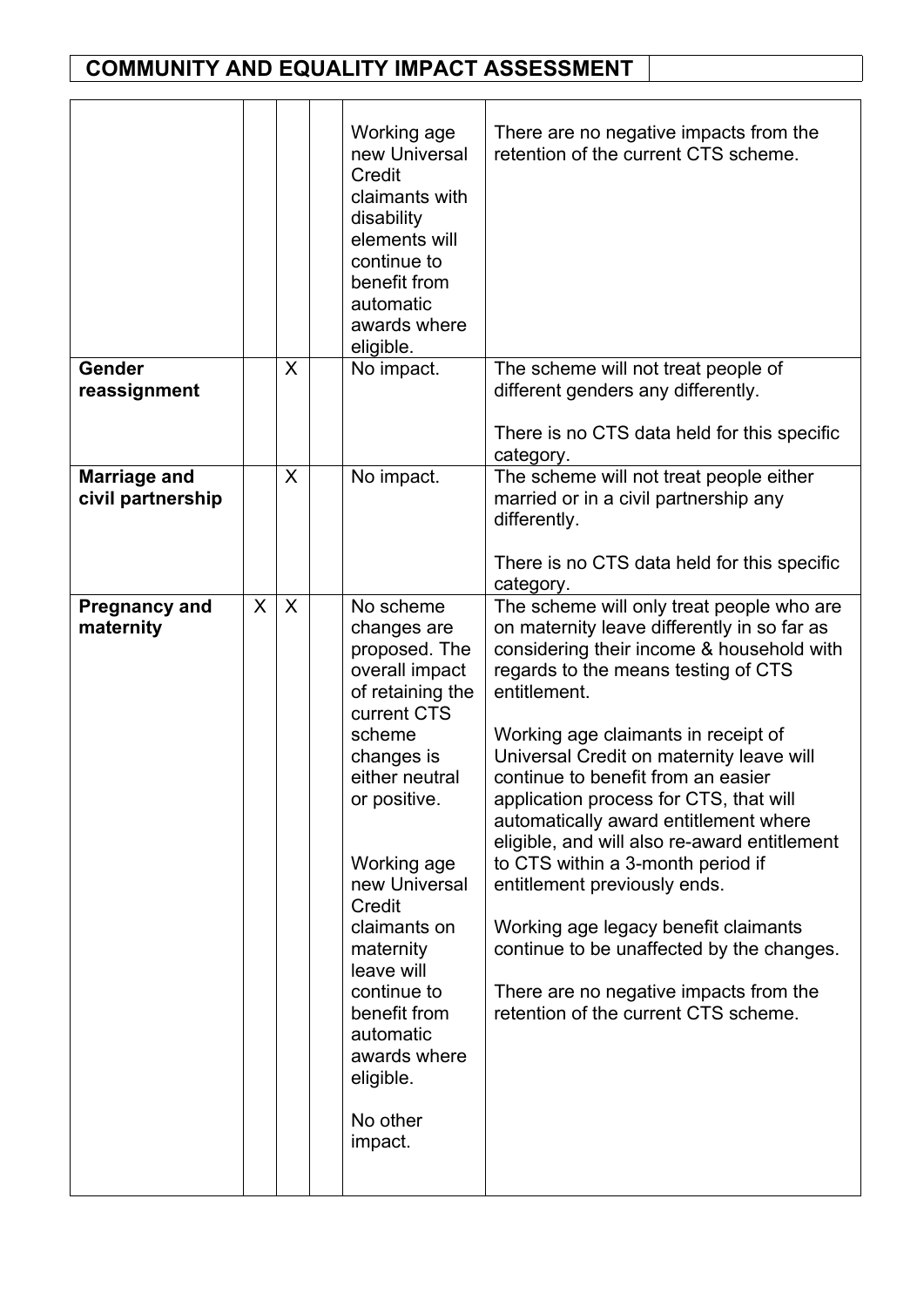| <b>Race (including</b><br><b>Gypsies, Roma</b><br>and Travellers) |   | X | No impact.                                                                                                                                                                                                                                                                                                                                   | The scheme will not treat people of<br>different ethnicity or race any differently.<br>There is no CTS data held for this specific<br>category.                                                                                                                                                                                                                                                                                                                                                                 |
|-------------------------------------------------------------------|---|---|----------------------------------------------------------------------------------------------------------------------------------------------------------------------------------------------------------------------------------------------------------------------------------------------------------------------------------------------|-----------------------------------------------------------------------------------------------------------------------------------------------------------------------------------------------------------------------------------------------------------------------------------------------------------------------------------------------------------------------------------------------------------------------------------------------------------------------------------------------------------------|
| <b>Religion or belief</b>                                         |   | X | No impact.                                                                                                                                                                                                                                                                                                                                   | The scheme will not treat people of<br>different religion any differently.<br>There is no CTS data held for this specific<br>category.                                                                                                                                                                                                                                                                                                                                                                          |
| <b>Sex</b>                                                        | X | X | No scheme<br>changes are<br>proposed. The<br>overall impact<br>of retaining the<br>current CTS<br>scheme<br>changes is<br>either neutral<br>or positive.<br>Pension age<br>claimants are<br>unaffected.<br>Working age<br>new Universal<br>Credit<br>claimants will<br>continue to<br>benefit from<br>automatic<br>awards where<br>eligible. | Pension age claimants are protected and<br>will continue to receive full support.<br>The scheme will not treat people of<br>different gender/sex any differently.<br>All Working age claimants in receipt of<br>Universal Credit will continue to benefit<br>from an easier application process for CTS,<br>irrespective of gender/sex, that will<br>automatically award entitlement where<br>eligible, and will also re-award entitlement<br>to CTS within a 3-month period if<br>entitlement previously ends. |
| <b>Sexual</b><br>orientation                                      |   | X |                                                                                                                                                                                                                                                                                                                                              | The scheme will not treat people of<br>different sexual orientation any differently.<br>There is no CTS data held for this specific<br>category.                                                                                                                                                                                                                                                                                                                                                                |
| Socio-economic<br><b>Disadvantage</b>                             | X | X | No scheme<br>changes are<br>proposed. The<br>overall impact<br>of retaining the<br>current CTS<br>scheme<br>changes is<br>either neutral<br>or positive.                                                                                                                                                                                     | Pension age claimants are protected and<br>will continue to receive full support.<br>Working age claimants in receipt of<br>Universal Credit will continue to benefit<br>from an easier application process for CTS,<br>that will automatically award entitlement<br>where eligible, and will also re-award<br>entitlement to CTS within a 3-month period<br>if entitlement previously ends.                                                                                                                    |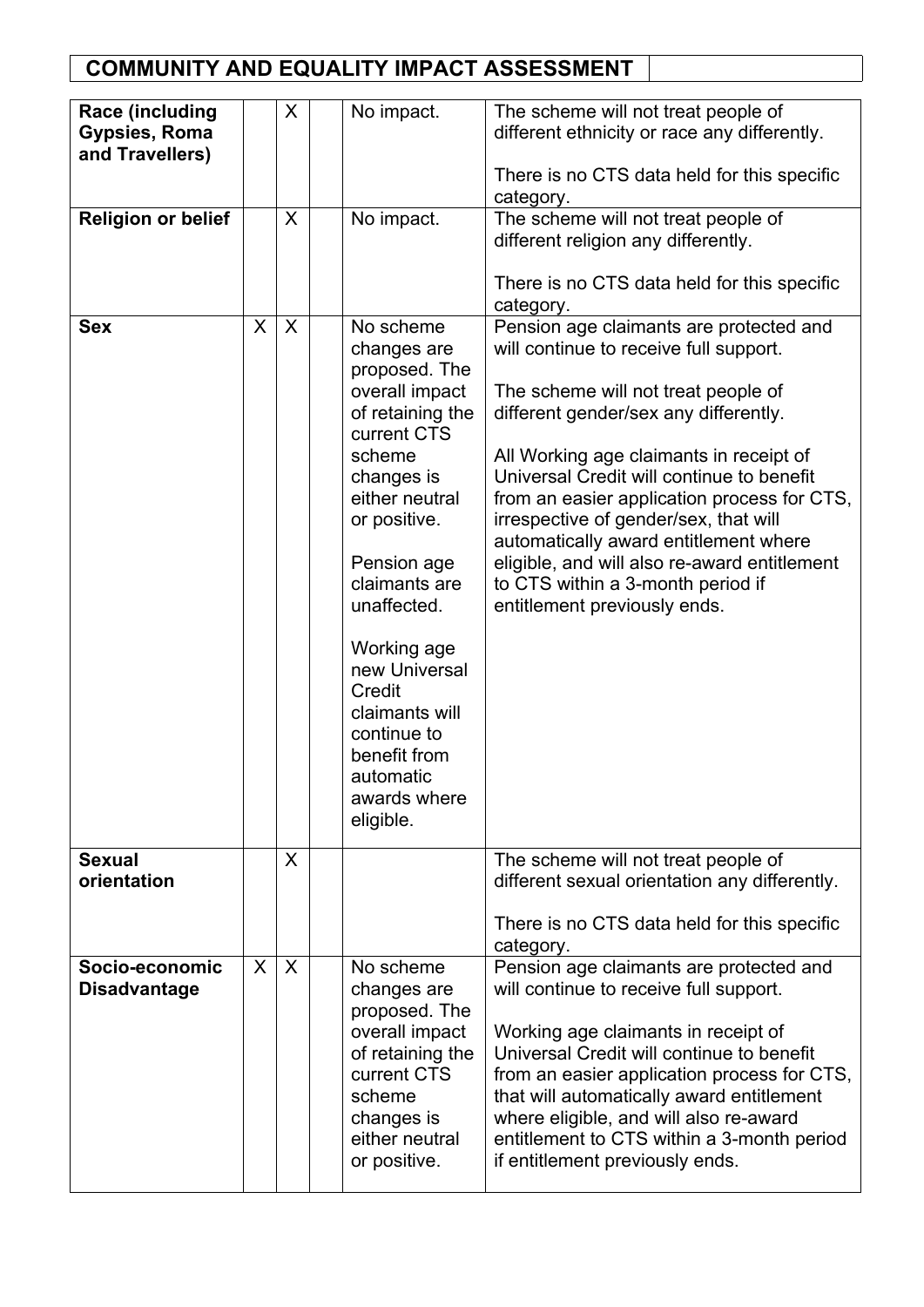|                                                          |   | Pension age<br>claimants are<br>unaffected.<br>Working age<br>new Universal<br>Credit<br>claimants will<br>continue to<br>benefit from<br>automatic<br>awards where<br>eligible. | Working age legacy benefit claimants are<br>unaffected.<br>There are no negative impacts from the<br>proposed changes to the CTS scheme. |
|----------------------------------------------------------|---|----------------------------------------------------------------------------------------------------------------------------------------------------------------------------------|------------------------------------------------------------------------------------------------------------------------------------------|
| Any community<br>issues identified<br>for this location? | X | No impact                                                                                                                                                                        | No issues recognised                                                                                                                     |

### **2. Consultation.**

Provide details of what steps you have taken or plan to take to consult the whole community or specific groups affected by the service or policy development e.g. on-line consultation, focus groups, consultation with representative groups.

If you have already undertaken some consultation, please include:

- Any potential problems or issues raised by the consultation
- What actions will be taken to mitigate these concerns

Barking & Dagenham Council last consulted on the principles of a draft local CTS scheme on the 19<sup>th</sup> November 2014, regarding the changes to the CTS scheme applied from the 1<sup>st</sup> April 2015.

On the 19<sup>th</sup> November 2014, an online consultation was started with a link hosted on the home page of the LBBD website. A press release was given in the local newspaper "The Post" with a shortened URL (link) to the online content. Further to this, letters were sent to 15,441 working age CTS claimants on the 21<sup>st</sup> November 2014 inviting them to participate in the consultation and online survey. In addition, two public consultation meetings were held, on Thursday 4th and Thursday 11<sup>th</sup> December 2014, which were attended in total by 48 residents. Attendees were asked to fill in a paper copy of the same survey, which were collated with the online results received on the 20<sup>th</sup> December 2014.

In total 147 consultation responses were received, and the results compiled and considered in the decision making process.

As part of the consultation process statutory government guidelines for CTS schemes were also considered.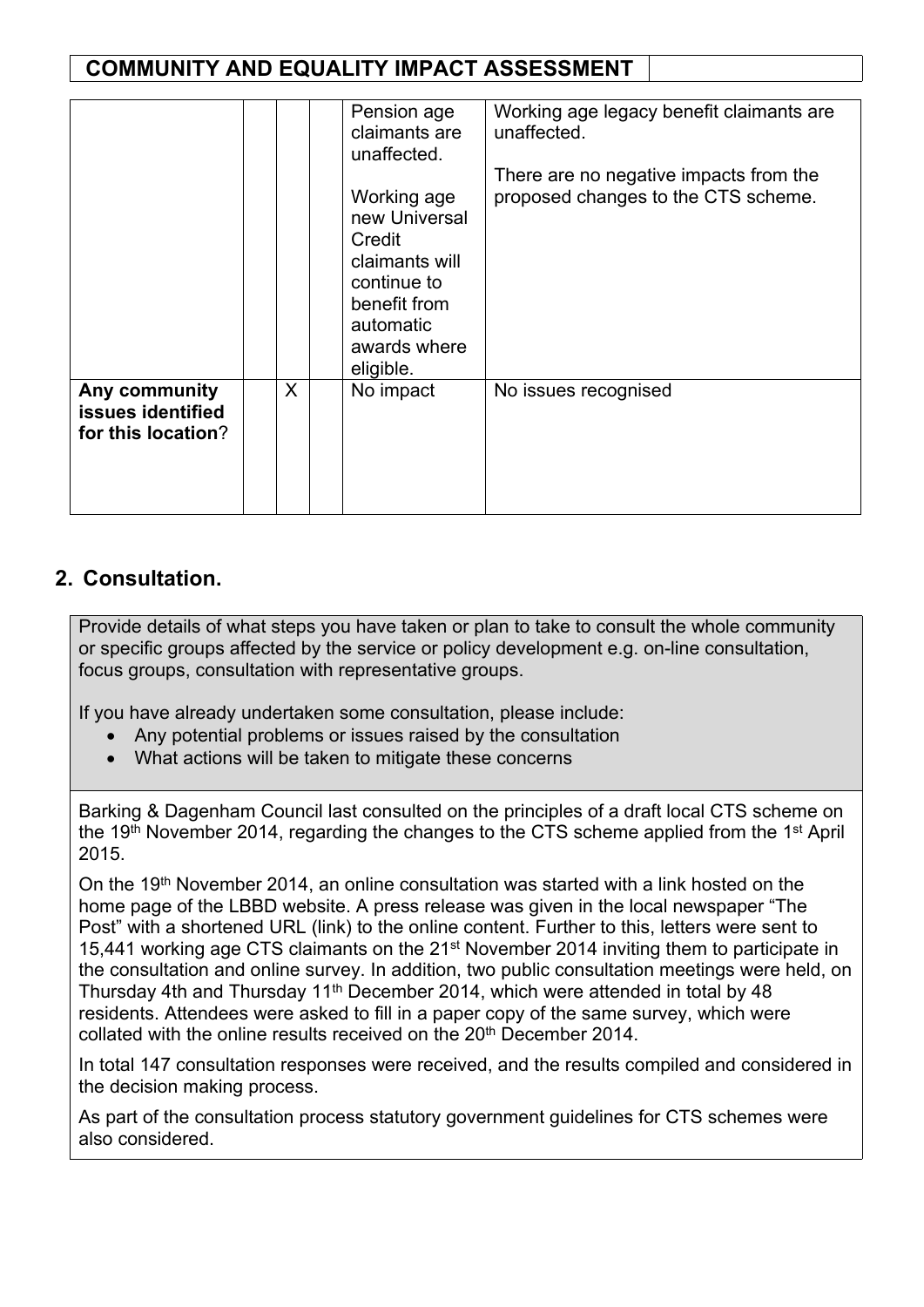Provide details of what steps you have taken or plan to take to consult the whole community or specific groups affected by the service or policy development e.g. on-line consultation, focus groups, consultation with representative groups.

If you have already undertaken some consultation, please include:

- Any potential problems or issues raised by the consultation
- What actions will be taken to mitigate these concerns

Equality was promoted as part of the consultation by promoting changes and publicising to all groups – assistance was offered to front line offices, Children's Centres and the Revs & Bens service.

Support was put in place such as payment arrangements to help clear outstanding debt, signposting to skills training or job opportunities and debt advice.

Disabled people were identified as a group of concern in the consultation process. Organisations relevant to disabled people in the borough were directly informed so that they were able to understand the changes, and help disabled people to understand the transition.

Barking & Dagenham Council has not been required to conduct any further public consultation since November 2014 as changes to the subsequent CTS schemes from 2016/17 to date have been based on prescribed regulation changes to the default scheme or administrative changes only, therefore not requiring consultation.

There are no proposed changes to the CTS scheme for 2022/23 which is the retention of the prior year's scheme.

No consultation is required regarding the retention of the current CTS scheme.

### **3. Monitoring and Review**

How will you review community and equality impact once the service or policy has been implemented?

*These actions should be developed using the information gathered in Section1 and 2 and should be picked up in your departmental/service business plans.*

| <b>Action</b>                                                                                                                                                 | By when? | By who?               |
|---------------------------------------------------------------------------------------------------------------------------------------------------------------|----------|-----------------------|
| Impact of change monitoring by reviewing Council Tax<br>collection rates and the number of CTS claims made<br>and ongoing expenditure against the CTS scheme. | Ongoing  | James Johnston        |
| Regular monitoring based on performance frameworks                                                                                                            | Ongoing  | <b>Robert Nellist</b> |

### **4. Next steps**

It is important the information gathered is used to inform any Council reports that are presented to Cabinet or appropriate committees. This will allow Members to be furnished with all the facts in relation to the impact their decisions will have on different equality groups and the wider community.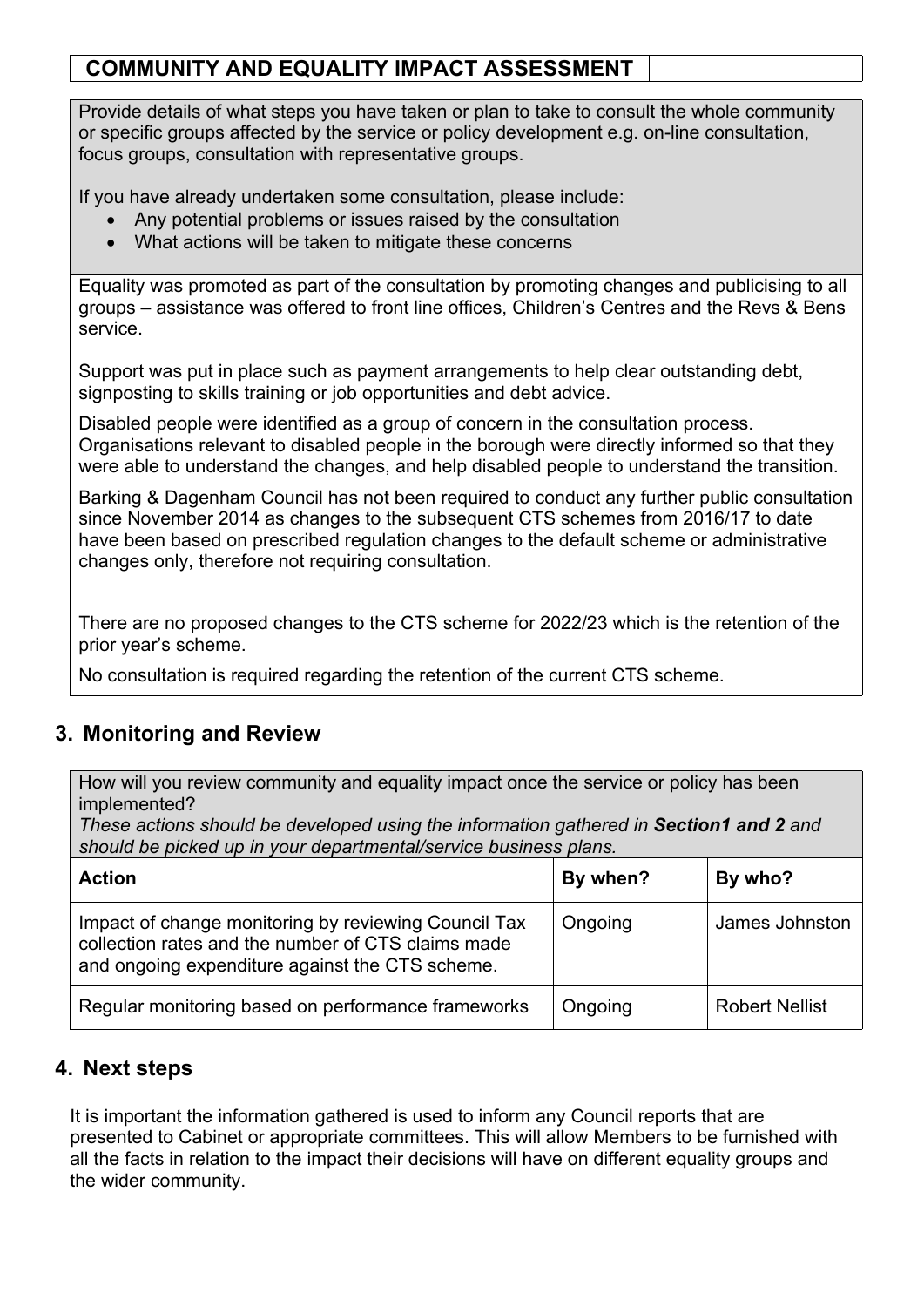Take some time to summarise your findings below. This can then be added to your report template for sign off by the Strategy Team at the consultation stage of the report cycle.

Implications/ Customer Impact

The proposal for the CTS scheme 2022/23 is the retention of the current year's scheme, with prescribed regulation changes for the nationally prescribed Pension Age scheme being implemented.

Pension Age claimants continue to be protected with 100% CTS awards as per the nationally prescribed scheme.

The retention of the current CTS scheme for 2022/23 raises no new EIA issues.

The current minimum payment of 25% required for all working age claimants will continue to disproportionately affect the lowest socio-economic group and it is considered likely that keeping the current scheme will make it difficult to collect Council Tax from those entitled to a reduction under the scheme.

There are no further negative customer impacts that arise from the retention of the current CTS scheme.

Improved access to the scheme through the acceptance of new electronic Universal Credit claims as an application for CTS continue to improve access and inclusion to the scheme for low income and vulnerable residents.

Working age claimants across all demographic groups, who become new Universal Credit claimants, will see improved access to the scheme by the changes to the application process, that will automatically award entitlement to CTS, where eligible.

This new application process will also reduce the print requirement of LBBD and simplifies administration.

By also allowing for the reinstatement of CTS claims for Universal Credit claimants, that requalify for CTS entitlement, within a 3-month period, without the requirement for a further application form, access to the scheme continues to be improved, ensuring entitlement where eligible is awarded.

Administrative updates applied within changes to the CTS scheme for 2021/22 are continued within the retention of the scheme for 2022/23 and continue to improve the administration, efficiency, and customer experience of the scheme.

The means testing of the support for claimants, based on each individuals ability to pay, is fair and equitable and protects the most vulnerable.

The retention of the current CTS scheme will see neutral impact on demographics such as gender re-assignment, marriage and civil partnership, ethnicity, sexual orientation & religion or belief.

The CTS scheme continues to meet government guidelines for the protection of current levels of support for pensioners, the encouragement of people to work while not acting as a disincentive & considers the equality impact on the most vulnerable residents, meeting the needs and delivering outcomes, both social & economic for residents of the borough.